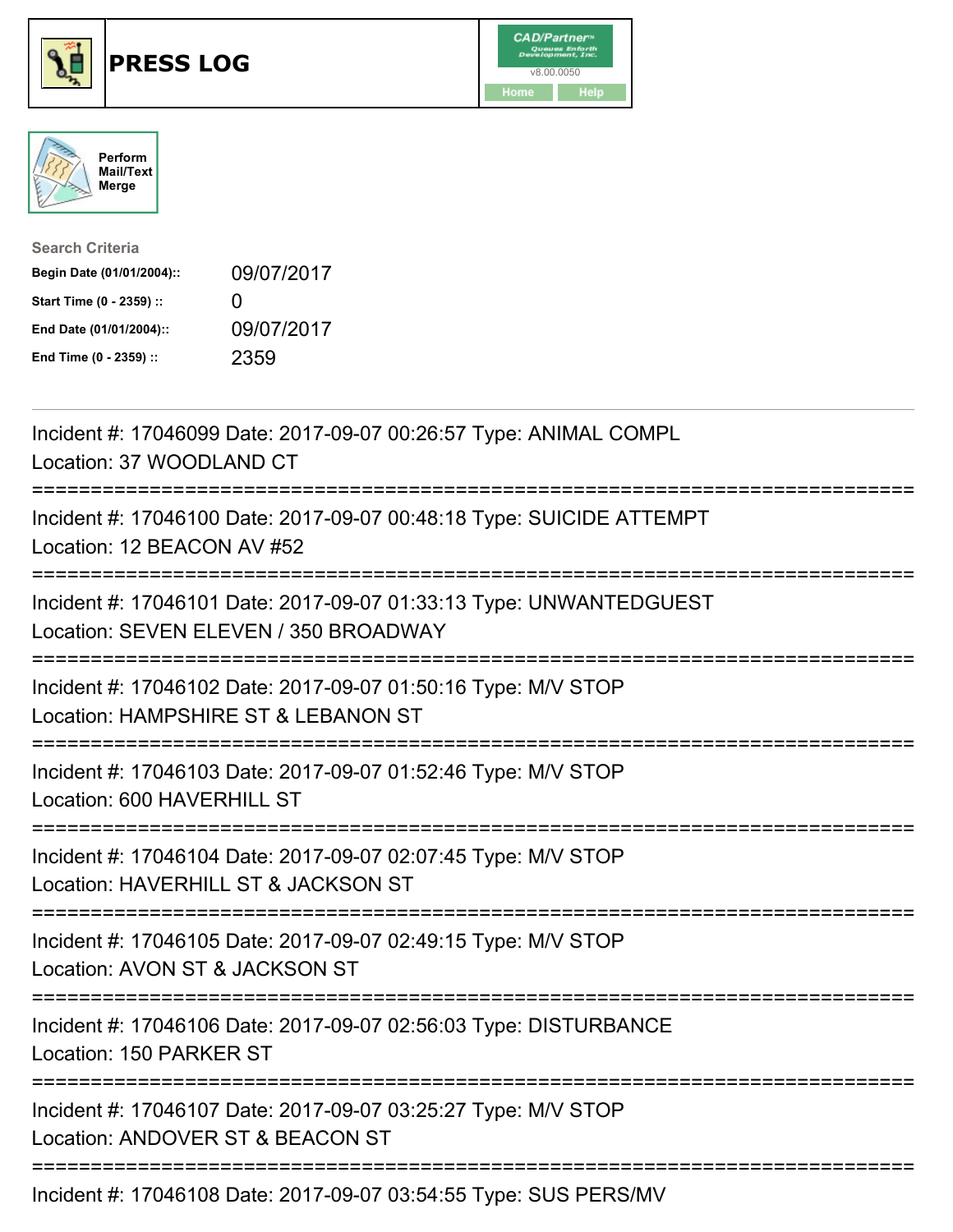Location: 434 HOWARD ST

| Incident #: 17046109 Date: 2017-09-07 04:42:47 Type: M/V STOP<br>Location: S BROADWAY & SHATTUCK ST                    |
|------------------------------------------------------------------------------------------------------------------------|
| Incident #: 17046110 Date: 2017-09-07 06:19:43 Type: M/V STOP<br>Location: ANDOVER ST & OSGOOD ST                      |
| Incident #: 17046111 Date: 2017-09-07 06:25:06 Type: M/V STOP<br>Location: LOWELL ST & MARGIN ST                       |
| Incident #: 17046112 Date: 2017-09-07 06:48:46 Type: M/V STOP<br><b>Location: FOSTER</b>                               |
| Incident #: 17046113 Date: 2017-09-07 07:04:47 Type: M/V STOP<br>Location: HAVERHILL ST & WEST ST                      |
| Incident #: 17046114 Date: 2017-09-07 07:05:11 Type: WIRE DOWN<br>Location: LAWRENCE ST & OAK ST                       |
| Incident #: 17046115 Date: 2017-09-07 07:12:00 Type: PARK & WALK<br>Location: BROADWAY & HAVERHILL ST                  |
| Incident #: 17046116 Date: 2017-09-07 07:15:39 Type: TOW OF M/V<br>Location: 81 BAILEY ST                              |
| Incident #: 17046117 Date: 2017-09-07 07:20:38 Type: M/V STOP<br>Location: 57 JACKSON ST                               |
| Incident #: 17046118 Date: 2017-09-07 07:24:58 Type: M/V STOP<br><b>Location: JACKSON</b>                              |
| Incident #: 17046119 Date: 2017-09-07 07:33:38 Type: SUS PERS/MV<br>Location: BROADWAY AV & CROSS ST                   |
| Incident #: 17046120 Date: 2017-09-07 07:35:34 Type: TRESPASSING<br>Location: BUCKLEY GARAGE / AMESBURY ST & COMMON ST |
| Incident #: 17046121 Date: 2017-09-07 07:38:56 Type: M/V STOP<br>Location: MT VERNON ST & S BROADWAY                   |
| -----------------------------------<br>Incident #: 17046122 Date: 2017-09-07 07:41:28 Type: GENERAL SERV               |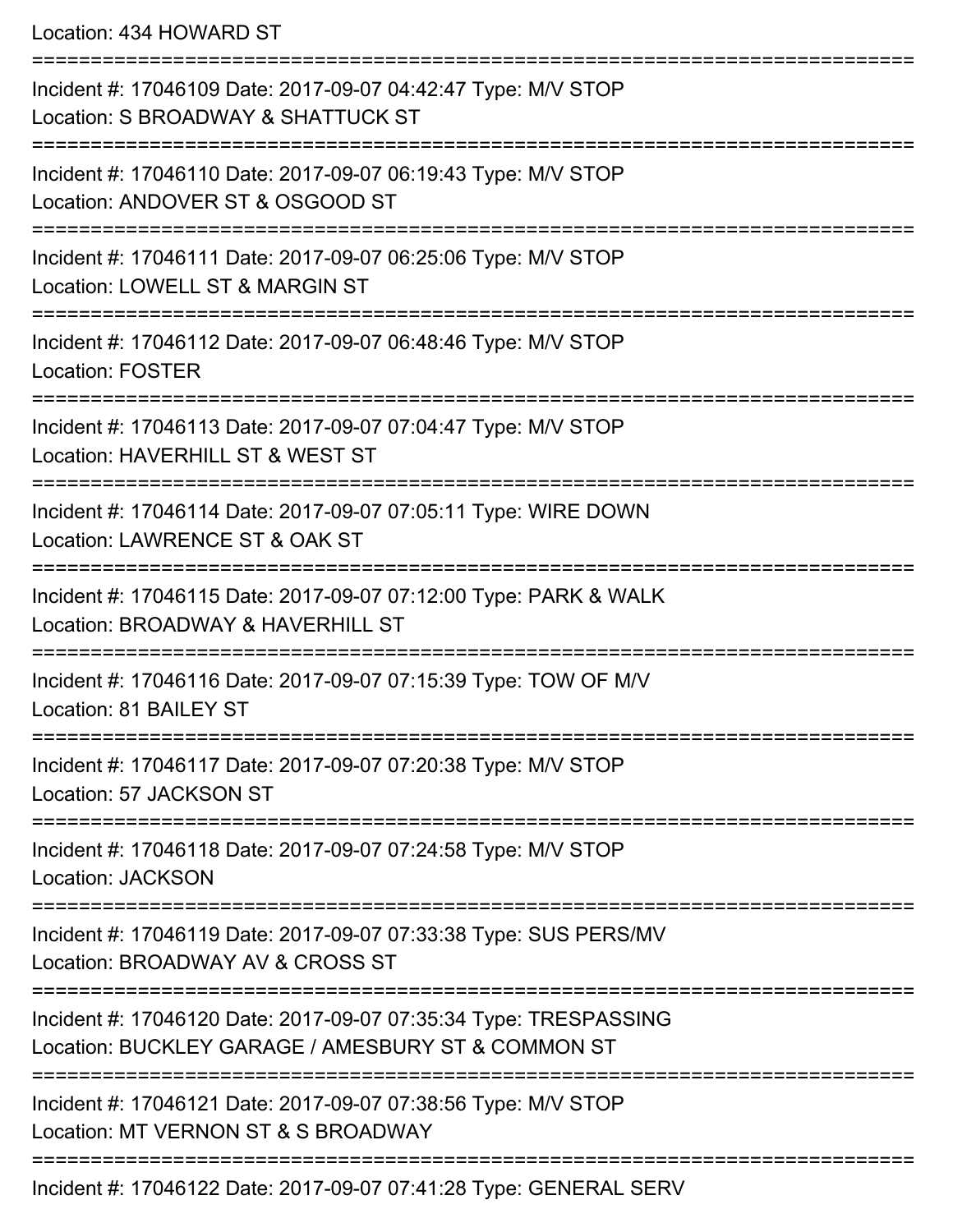| Incident #: 17046124 Date: 2017-09-07 07:47:50 Type: 209A/VIOLATION<br>Location: 17 NELSON ST FL 1             |
|----------------------------------------------------------------------------------------------------------------|
| Incident #: 17046123 Date: 2017-09-07 07:48:07 Type: M/V STOP<br>Location: S BROADWAY & WEARE ST               |
| Incident #: 17046125 Date: 2017-09-07 07:55:59 Type: M/V STOP<br>Location: S BROADWAY & SHAW ST                |
| Incident #: 17046126 Date: 2017-09-07 08:04:41 Type: M/V STOP<br>Location: BOYD ST & S BROADWAY                |
| Incident #: 17046127 Date: 2017-09-07 08:06:14 Type: UNWANTEDGUEST<br>Location: 260 PARK ST                    |
| Incident #: 17046128 Date: 2017-09-07 08:19:03 Type: SUICIDE ATTEMPT<br>Location: 11 KINGSTON ST FL 3          |
| Incident #: 17046129 Date: 2017-09-07 08:24:19 Type: MAN DOWN<br>Location: MCDONALDS / 50 BROADWAY             |
| Incident #: 17046130 Date: 2017-09-07 08:34:31 Type: FIGHT<br>Location: 9 BERNARD AV                           |
| Incident #: 17046131 Date: 2017-09-07 08:39:51 Type: SUS PERS/MV<br>Location: 267 MERRIMACK ST                 |
| Incident #: 17046132 Date: 2017-09-07 08:41:11 Type: TRESPASSING<br>Location: CARRIBBEAN BAKERY / 205 BROADWAY |
| Incident #: 17046133 Date: 2017-09-07 09:07:58 Type: WARRANT SERVE<br>Location: 90 LOWELL ST                   |
| Incident #: 17046134 Date: 2017-09-07 09:11:55 Type: MEDIC SUPPORT<br>Location: 141 FARNHAM ST FL 1STFL        |
| Incident #: 17046136 Date: 2017-09-07 09:26:32 Type: ANIMAL COMPL<br>Location: JAMES ST & MT VERNON ST         |
| Incident #: 17046135 Date: 2017-09-07 09:27:02 Type: AUTO ACC/NO PI                                            |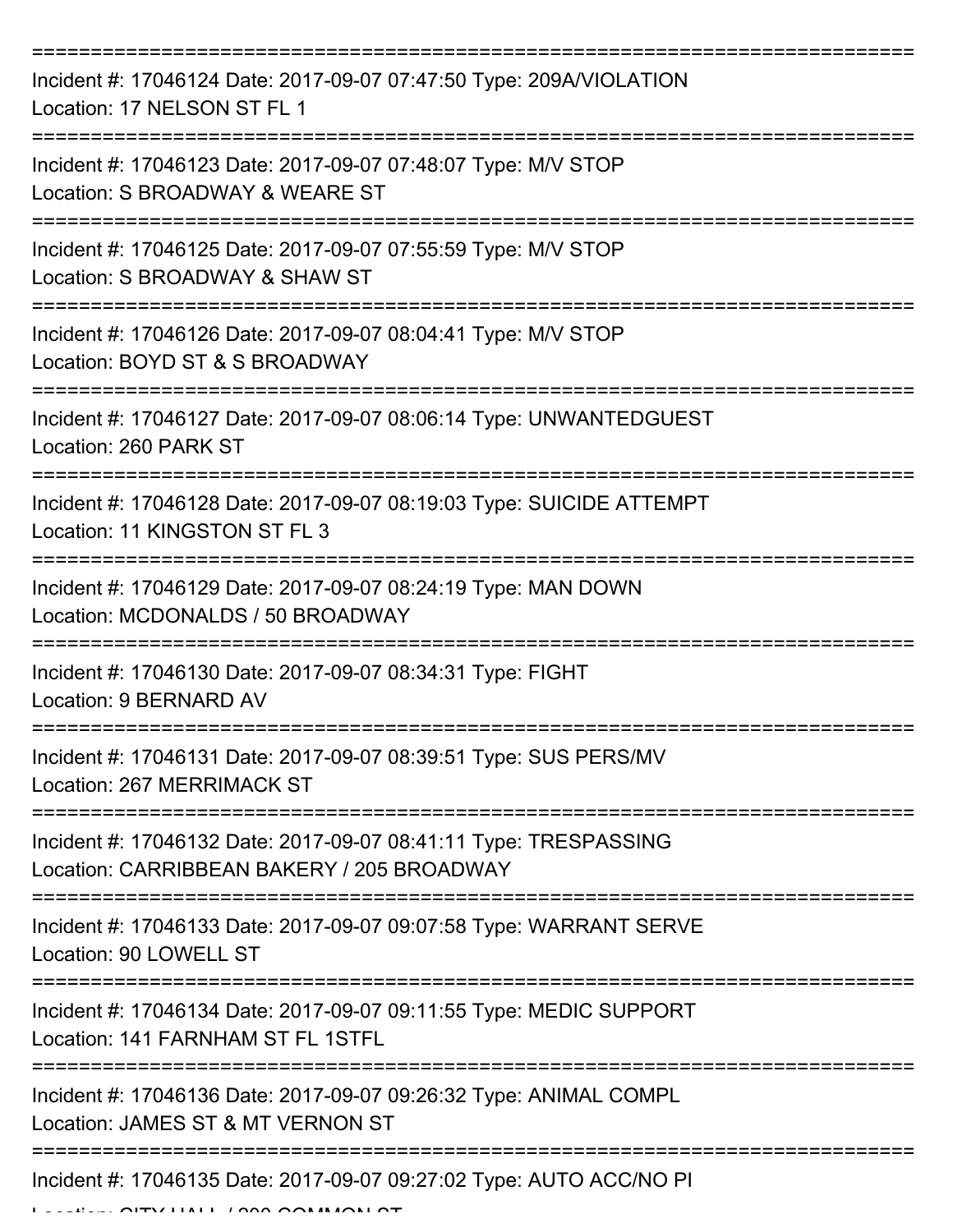| Incident #: 17046137 Date: 2017-09-07 09:44:00 Type: M/V STOP<br>Location: 33 S BROADWAY                |
|---------------------------------------------------------------------------------------------------------|
| Incident #: 17046138 Date: 2017-09-07 09:55:25 Type: M/V STOP<br>Location: 20 BROADWAY                  |
| Incident #: 17046141 Date: 2017-09-07 09:57:53 Type: LOST PROPERTY<br>Location: 316 ESSEX ST #500       |
| Incident #: 17046139 Date: 2017-09-07 09:58:41 Type: M/V STOP<br>Location: E HAVERHILL ST & HOWARD ST   |
| Incident #: 17046140 Date: 2017-09-07 09:59:08 Type: PARK & WALK<br>Location: BRADFORD ST & BROADWAY    |
| Incident #: 17046142 Date: 2017-09-07 10:00:54 Type: PARK & WALK<br>Location: S UNION ST & SALEM ST     |
| Incident #: 17046146 Date: 2017-09-07 10:10:01 Type: FRAUD<br>Location: 29 PEARL ST                     |
| Incident #: 17046143 Date: 2017-09-07 10:11:43 Type: TOW OF M/V<br>Location: TRESPASS / SAUNDERS ST     |
| Incident #: 17046144 Date: 2017-09-07 10:12:44 Type: SPECIAL CHECK<br>Location: 99 BOWDOIN ST           |
| Incident #: 17046145 Date: 2017-09-07 10:16:15 Type: AUTO ACC/NO PI<br>Location: MARKET ST & S UNION ST |
| Incident #: 17046147 Date: 2017-09-07 10:19:21 Type: M/V STOP<br>Location: 54 E HAVERHILL ST            |
| Incident #: 17046148 Date: 2017-09-07 10:22:50 Type: SUS PERS/MV<br>Location: 257 BROADWAY              |
| Incident #: 17046149 Date: 2017-09-07 10:23:16 Type: B&E/PAST<br>Location: 43 WINTHROP AV               |
| Incident #: 17046150 Date: 2017-09-07 10:24:28 Type: TOW OF M/V                                         |

Location: BEVEL ST & HAMPTON ST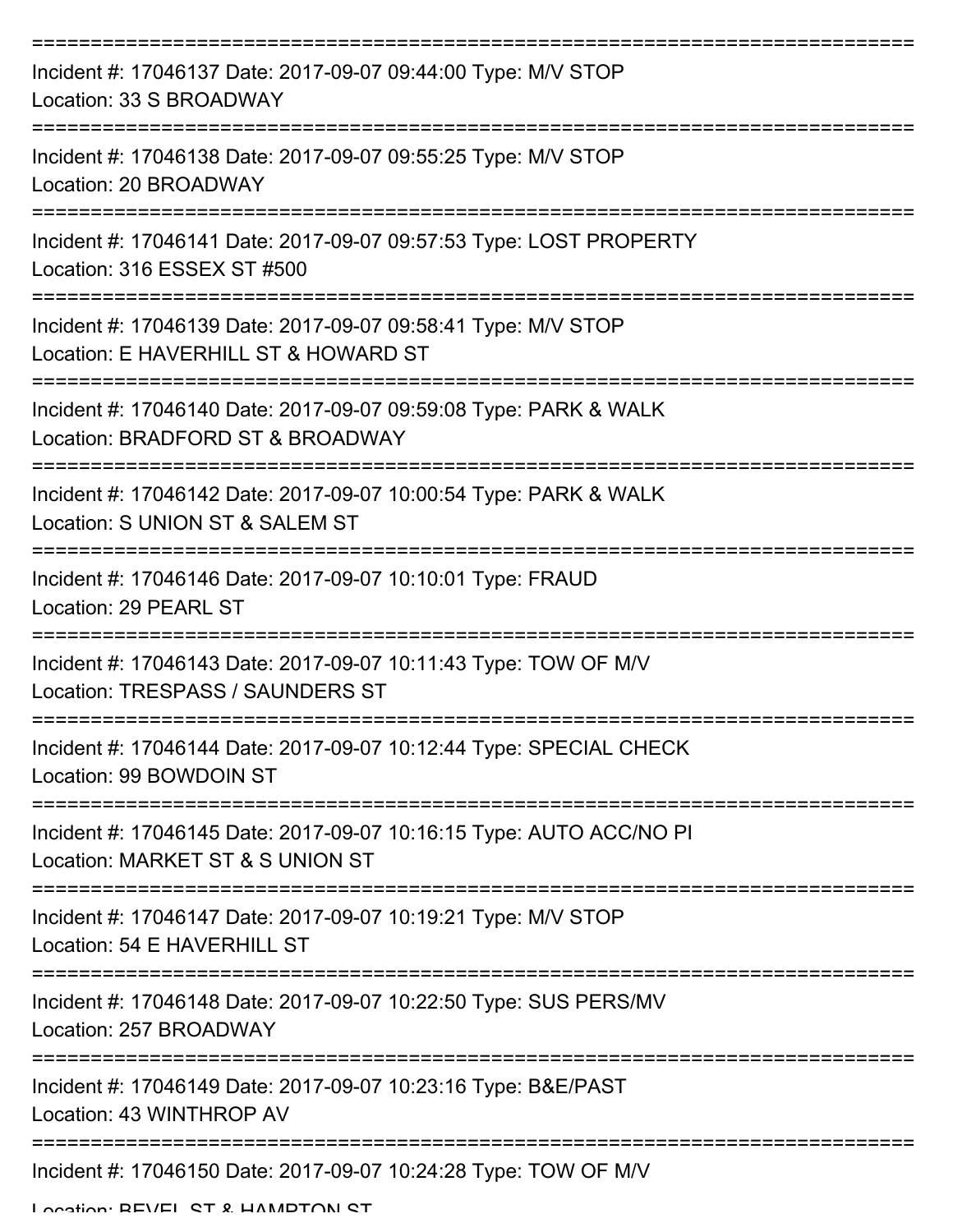| Incident #: 17046151 Date: 2017-09-07 10:28:03 Type: M/V STOP<br>Location: BROADWAY & HAVERHILL ST<br>============ |
|--------------------------------------------------------------------------------------------------------------------|
| Incident #: 17046152 Date: 2017-09-07 10:31:43 Type: M/V STOP<br>Location: 50 BROADWAY                             |
| Incident #: 17046153 Date: 2017-09-07 10:39:48 Type: GENERAL SERV<br>Location: 120 SPRINGFIELD ST                  |
| Incident #: 17046154 Date: 2017-09-07 10:49:22 Type: M/V STOP<br>Location: HAFFNERS GAS STATION / 262 LAWRENCE ST  |
| Incident #: 17046155 Date: 2017-09-07 10:51:28 Type: M/V STOP<br>Location: ARREST/TOW / HAVERHILL ST & MAY ST      |
| Incident #: 17046156 Date: 2017-09-07 11:06:58 Type: M/V STOP<br>Location: ARREST/TOW / HANCOCK ST & SCHOOL ST     |
| Incident #: 17046157 Date: 2017-09-07 11:08:04 Type: 209A/SERVE<br>Location: 130 NEWBURY ST                        |
| Incident #: 17046158 Date: 2017-09-07 11:09:31 Type: ANIMAL COMPL<br>Location: GENESEE ST & MADISON ST             |
| Incident #: 17046159 Date: 2017-09-07 11:12:52 Type: 209A/SERVE<br>Location: 151 FERRY ST                          |
| Incident #: 17046160 Date: 2017-09-07 11:17:19 Type: LARCENY/PAST<br>Location: TEDESKI / 390 S UNION ST            |
| Incident #: 17046161 Date: 2017-09-07 11:20:28 Type: 209A/SERVE<br>Location: 356 JACKSON ST                        |
| Incident #: 17046162 Date: 2017-09-07 11:26:34 Type: M/V STOP<br>Location: HAMPSHIRE ST & PARK ST                  |
| Incident #: 17046163 Date: 2017-09-07 11:26:46 Type: MV/BLOCKING<br>Location: 414 COMMON ST                        |
| Incident #: 17046164 Date: 2017-09-07 11:28:52 Type: CK WELL BEING<br>Location: 11 KINGSTON ST                     |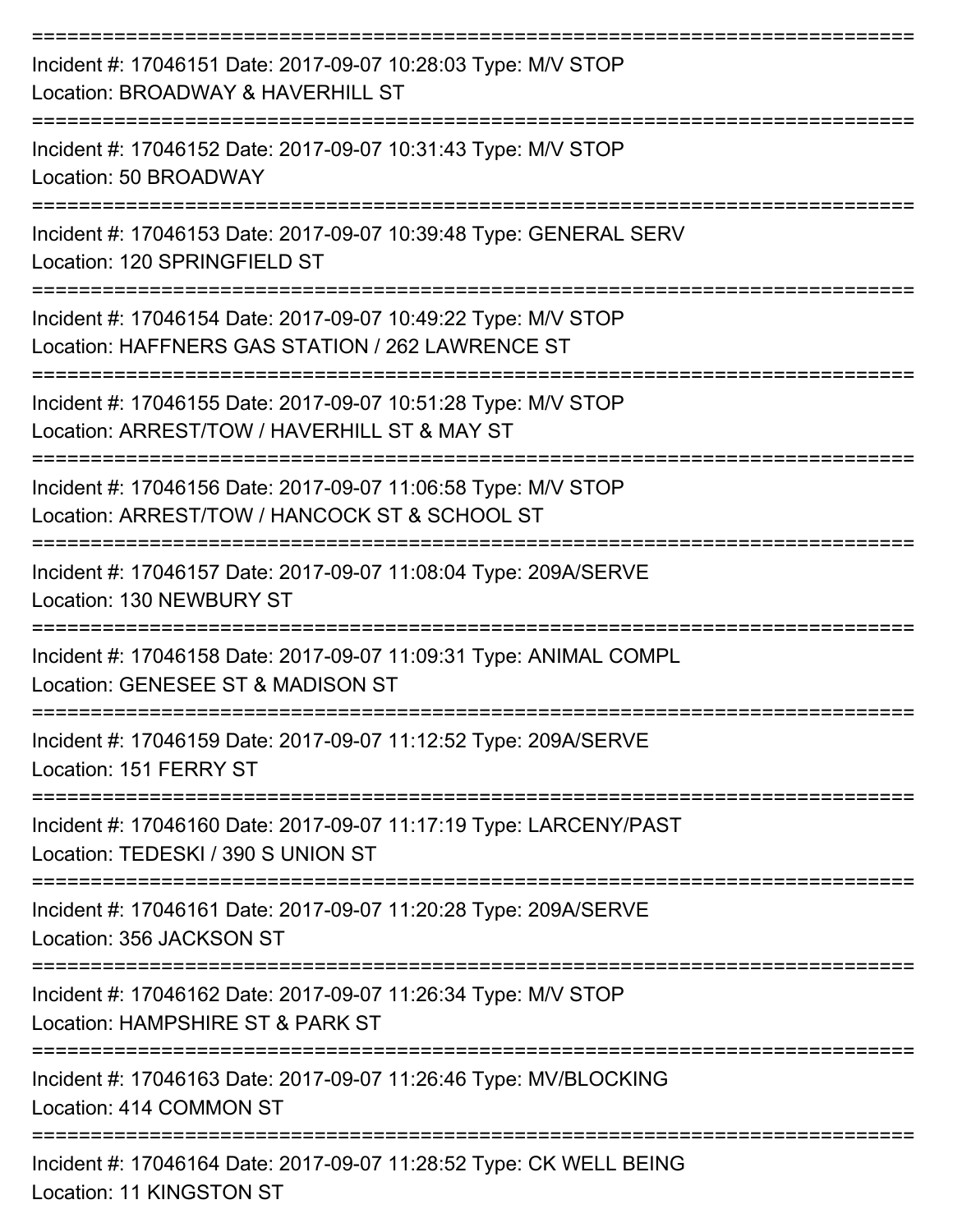| Incident #: 17046165 Date: 2017-09-07 11:30:17 Type: M/V STOP<br>Location: 19 ESSEX ST                                                                                                        |
|-----------------------------------------------------------------------------------------------------------------------------------------------------------------------------------------------|
| =====================================<br>Incident #: 17046166 Date: 2017-09-07 11:35:38 Type: SUS PERS/MV<br>Location: PEREZ FUNERAL / 298 S BROADWAY<br>:=================================== |
| Incident #: 17046167 Date: 2017-09-07 11:42:18 Type: STOL/MV/PAS<br>Location: 139 JACKSON ST                                                                                                  |
| Incident #: 17046168 Date: 2017-09-07 11:46:50 Type: M/V STOP<br>Location: 6 HANCOCK ST                                                                                                       |
| Incident #: 17046169 Date: 2017-09-07 11:47:08 Type: 209A/SERVE<br>Location: 12 WELLS ST                                                                                                      |
| Incident #: 17046170 Date: 2017-09-07 11:48:59 Type: M/V STOP<br>Location: PARK ST & RHINE ST<br>.=====================                                                                       |
| Incident #: 17046171 Date: 2017-09-07 11:52:13 Type: GENERAL SERV<br>Location: ROOMING HOUSE / 32 LAWRENCE ST                                                                                 |
| Incident #: 17046172 Date: 2017-09-07 11:54:44 Type: MAL DAMAGE<br>Location: 257 BROADWAY #5                                                                                                  |
| Incident #: 17046173 Date: 2017-09-07 11:59:57 Type: M/V STOP<br>Location: 51 HANCOCK ST                                                                                                      |
| Incident #: 17046175 Date: 2017-09-07 12:14:19 Type: SUICIDE ATTEMPT<br>Location: 2 MONTGOMERY ST FL 3                                                                                        |
| Incident #: 17046174 Date: 2017-09-07 12:16:29 Type: 209A/SERVE<br>Location: 24 HILLTOP AV                                                                                                    |
| Incident #: 17046176 Date: 2017-09-07 12:24:49 Type: SUS PERS/MV<br>Location: 291 ESSEX ST #5                                                                                                 |
| Incident #: 17046177 Date: 2017-09-07 12:40:44 Type: AUTO ACC/PI<br>Location: 32 BROOK ST                                                                                                     |
| Incident #: 17046178 Date: 2017-09-07 12:43:08 Type: MAN DOWN<br>Location: CHESTNUT ST & SHORT ST                                                                                             |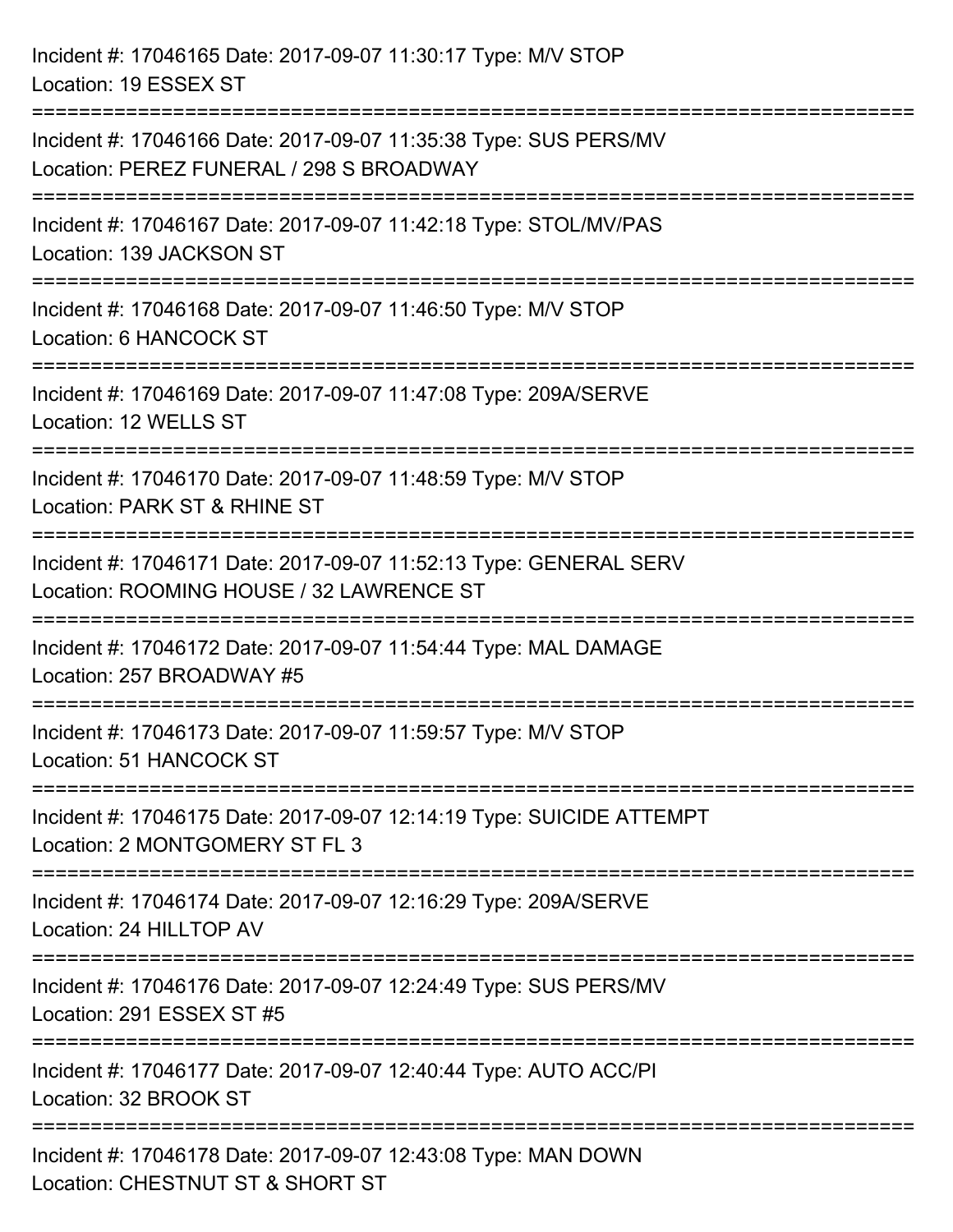| Incident #: 17046179 Date: 2017-09-07 12:51:31 Type: RECOV/STOL/MV<br>Location: E HAVERHILL ST & ELM ST                    |
|----------------------------------------------------------------------------------------------------------------------------|
| Incident #: 17046180 Date: 2017-09-07 12:59:03 Type: MAN DOWN<br>Location: HEWITTS PACKAGE STORE, INCORP / 109 LAWRENCE ST |
| Incident #: 17046181 Date: 2017-09-07 13:07:41 Type: INVEST CONT<br>Location: 15 UNION ST                                  |
| Incident #: 17046182 Date: 2017-09-07 13:09:56 Type: UNWANTEDGUEST<br>Location: 80 BAILEY ST #1                            |
| Incident #: 17046183 Date: 2017-09-07 13:17:32 Type: INVEST CONT<br>Location: VALLEY'S TOWING / 150 MERRIMACK ST           |
| Incident #: 17046184 Date: 2017-09-07 13:40:29 Type: TRANSPORT<br>Location: ARREST/TOW / JACKSON ST & SWAN ST              |
| Incident #: 17046186 Date: 2017-09-07 13:50:45 Type: AUTO ACC/NO PI<br>Location: PRIMO'S LIQUORS / 450 HAVERHILL ST        |
| Incident #: 17046185 Date: 2017-09-07 13:50:55 Type: SPECIAL CHECK<br>Location: 99 BOWDOIN ST                              |
| Incident #: 17046187 Date: 2017-09-07 13:52:12 Type: UNWANTEDGUEST<br>Location: 8 CANTON ST FL 3RDFL                       |
| Incident #: 17046188 Date: 2017-09-07 13:59:19 Type: ANIMAL COMPL<br>Location: 383 HAVERHILL ST                            |
| Incident #: 17046189 Date: 2017-09-07 14:02:10 Type: ANIMAL COMPL<br>Location: GREENFIELD ST & LORING ST                   |
| Incident #: 17046190 Date: 2017-09-07 14:11:17 Type: RECOV/STOL/MV<br>Location: LYNN ST & S UNION ST                       |
| Incident #: 17046192 Date: 2017-09-07 14:16:01 Type: HIT & RUN M/V<br>Location: LAWLOR SCHOOL / 4 LEXINGTON ST             |
| Incident #: 17046191 Date: 2017-09-07 14:23:02 Type: SPECIAL CHECK<br>Location: 99 BOWDOIN ST                              |

===========================================================================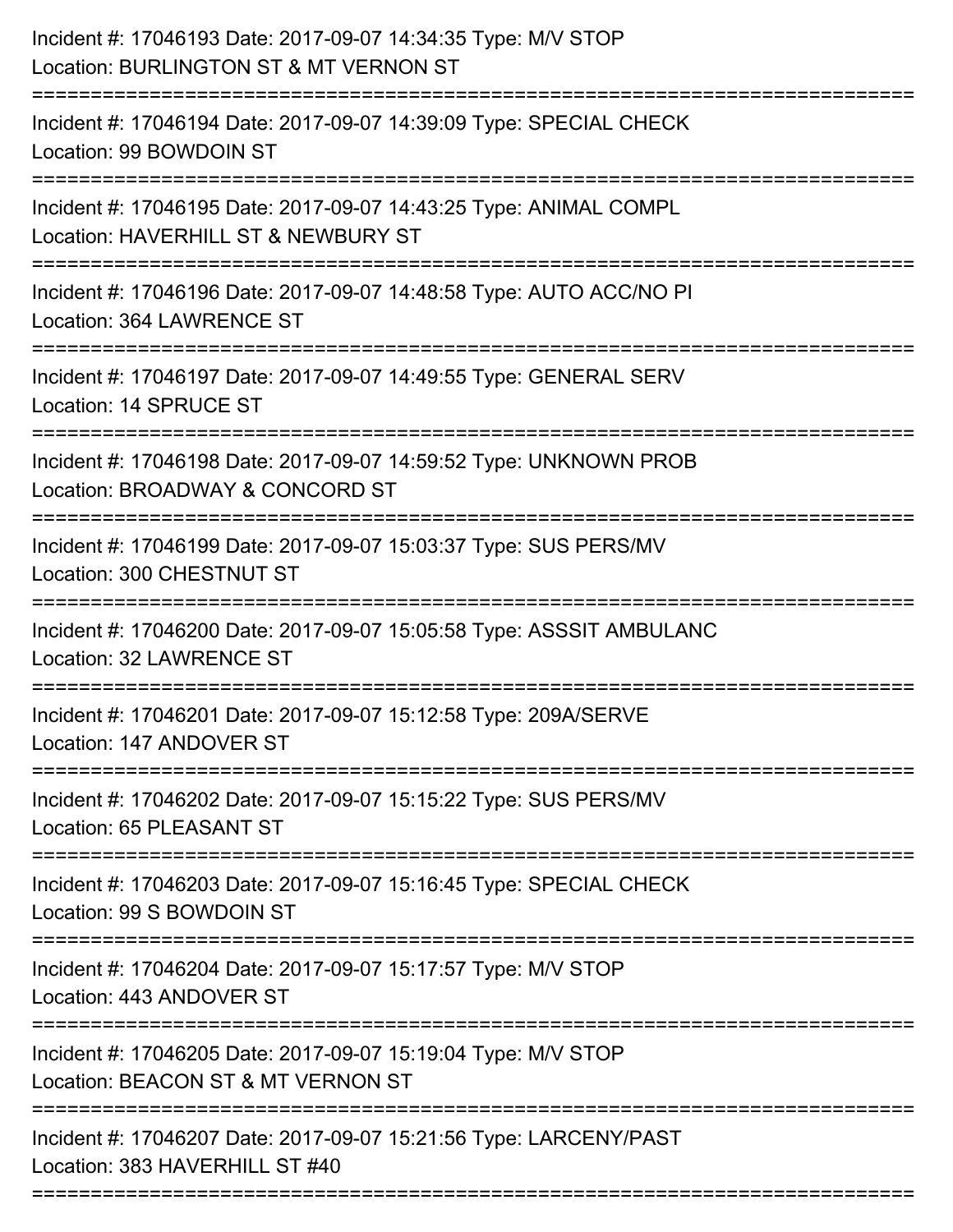Location: 70 N PARISH RD

| Incident #: 17046208 Date: 2017-09-07 15:29:44 Type: MEDIC SUPPORT<br>Location: 267 AMES ST #UNIT 3           |
|---------------------------------------------------------------------------------------------------------------|
| Incident #: 17046209 Date: 2017-09-07 15:36:24 Type: MAN DOWN<br>Location: BROTHERS PIZZA / 145 LAWRENCE ST   |
| Incident #: 17046210 Date: 2017-09-07 15:46:15 Type: DRUG OVERDOSE<br>Location: WINTHROP AV & DEN ROCK PARK   |
| Incident #: 17046211 Date: 2017-09-07 16:01:26 Type: M/V STOP<br>Location: TRIPOLI BAKERY INC / 106 COMMON ST |
| Incident #: 17046212 Date: 2017-09-07 16:18:03 Type: VIO CITY ORD<br>Location: CLIFTON ST & DRACUT ST         |
| Incident #: 17046213 Date: 2017-09-07 16:20:16 Type: M/V STOP<br>Location: ANDOVER ST & S UNION ST            |
| Incident #: 17046215 Date: 2017-09-07 16:37:27 Type: TRESPASSING<br>Location: 117 LOWELL ST                   |
| Incident #: 17046214 Date: 2017-09-07 16:38:03 Type: M/V STOP<br>Location: BROADWAY & CONCORD ST              |
| Incident #: 17046216 Date: 2017-09-07 17:11:33 Type: AUTO ACC/NO PI<br>Location: S BROADWAY & SHAW ST         |
| Incident #: 17046217 Date: 2017-09-07 17:19:45 Type: MAN DOWN<br>Location: 14 NEWBURY ST                      |
| Incident #: 17046218 Date: 2017-09-07 17:23:56 Type: GENERAL SERV<br>Location: 665 HAVERHILL ST               |
| Incident #: 17046219 Date: 2017-09-07 17:24:04 Type: GENERAL SERV<br>Location: CVS PHARMACY / 266 BROADWAY    |
| Incident #: 17046220 Date: 2017-09-07 17:30:44 Type: MAN DOWN<br>Location: AMESBURY ST & METHUEN ST           |
|                                                                                                               |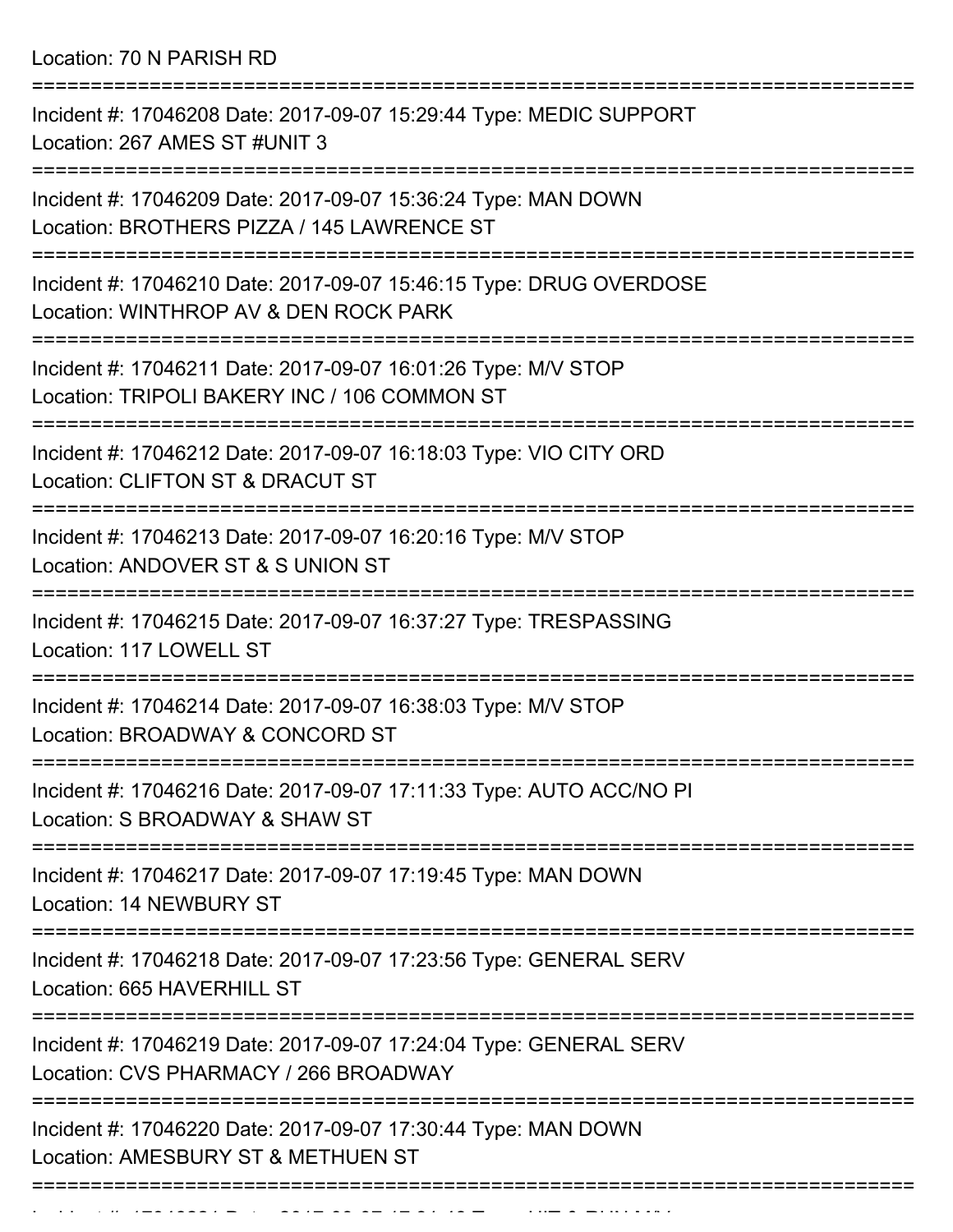Location: 57 BROOK ST

| Incident #: 17046222 Date: 2017-09-07 17:36:07 Type: MAN DOWN<br>Location: CEDAR ST & HAMPSHIRE ST              |
|-----------------------------------------------------------------------------------------------------------------|
| Incident #: 17046223 Date: 2017-09-07 17:38:33 Type: A&B PAST<br>Location: 11 LAWRENCE ST<br>------------------ |
| Incident #: 17046224 Date: 2017-09-07 18:13:47 Type: MAN DOWN<br>Location: COMMON ST & LAWRENCE ST              |
| Incident #: 17046225 Date: 2017-09-07 18:32:41 Type: DISTURBANCE<br>Location: BROADWAY & GREEN ST               |
| Incident #: 17046226 Date: 2017-09-07 18:38:56 Type: LOST PROPERTY<br><b>Location: NEWTON ST</b>                |
| Incident #: 17046228 Date: 2017-09-07 18:52:37 Type: FORGERY PAST<br>Location: 6 INMAN ST #6                    |
| Incident #: 17046227 Date: 2017-09-07 18:56:31 Type: ALARM/BURG<br>Location: 486 ESSEX ST                       |
| Incident #: 17046229 Date: 2017-09-07 19:04:15 Type: MV/BLOCKING<br>Location: 48 STORROW ST                     |
| Incident #: 17046230 Date: 2017-09-07 19:07:32 Type: LOST PROPERTY<br>Location: 34 HAVERHILL ST                 |
| Incident #: 17046231 Date: 2017-09-07 19:13:21 Type: PARK & WALK<br>Location: 44 MELVIN ST                      |
| Incident #: 17046232 Date: 2017-09-07 19:14:21 Type: LOUD NOISE<br><b>Location: 35 ARLINGTON ST</b>             |
| Incident #: 17046233 Date: 2017-09-07 19:20:32 Type: DISTURBANCE<br>Location: 109 STEARNS AV                    |
| Incident #: 17046234 Date: 2017-09-07 19:49:54 Type: COURT DOC SERVE<br>Location: 130 NEWBURY ST #1             |
|                                                                                                                 |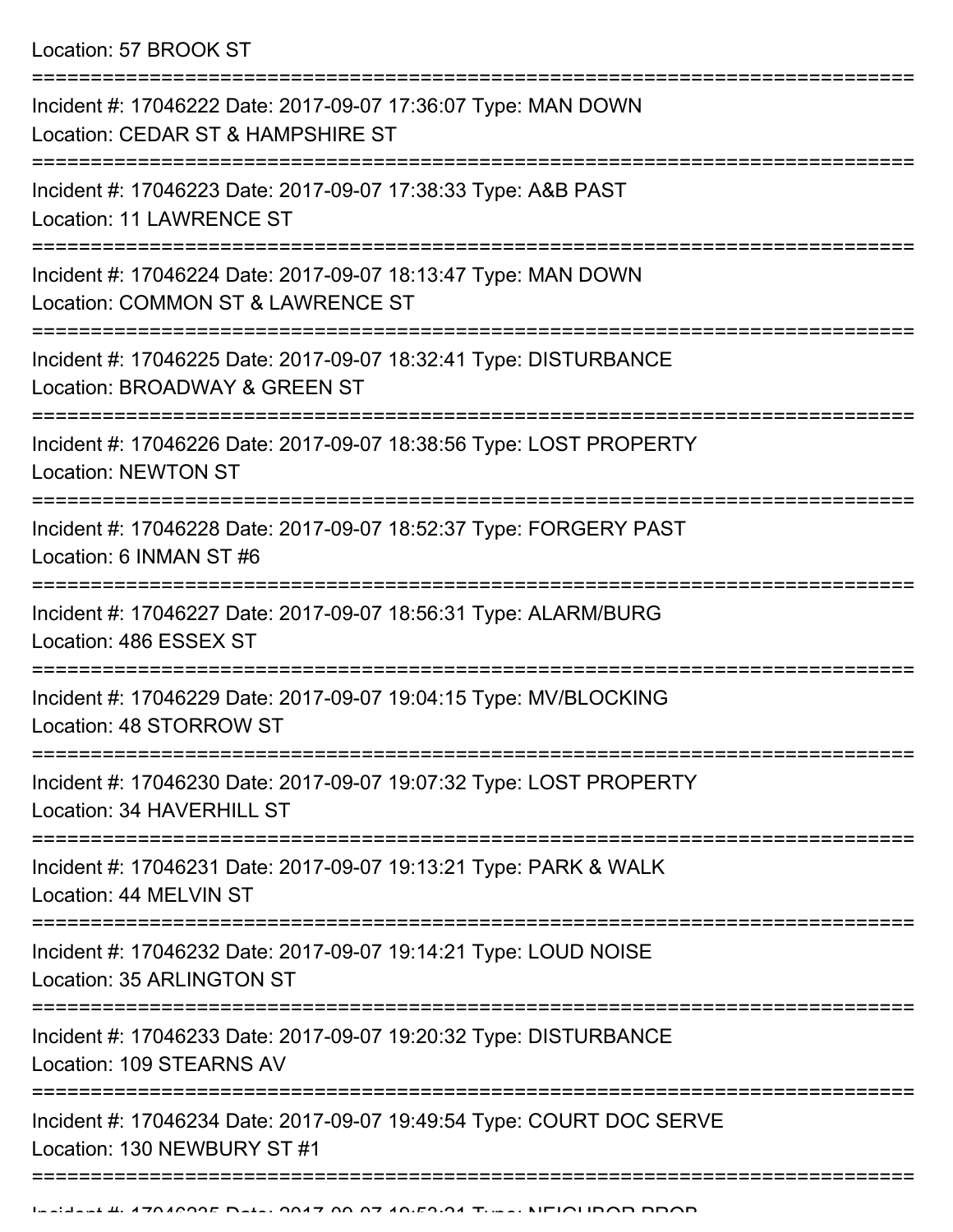Location: 77 SUNRAY ST

=========================================================================== Incident #: 17046236 Date: 2017-09-07 20:29:52 Type: NEIGHBOR PROB Location: 1 BUNKERHILL ST FL 1 =========================================================================== Incident #: 17046237 Date: 2017-09-07 20:31:25 Type: SUICIDE ATTEMPT Location: 57 JACKSON ST =========================================================================== Incident #: 17046238 Date: 2017-09-07 20:47:40 Type: M/V STOP Location: WINTHROP AV & BOXFORD =========================================================================== Incident #: 17046239 Date: 2017-09-07 20:51:11 Type: SUS PERS/MV Location: MERRIMACK ST & S BROADWAY =========================================================================== Incident #: 17046240 Date: 2017-09-07 20:54:21 Type: MAN DOWN Location: POLLO CIBAO / 157 LAWRENCE ST =========================================================================== Incident #: 17046241 Date: 2017-09-07 21:23:04 Type: NOTIFICATION Location: 38A NORRIS ST =========================================================================== Incident #: 17046242 Date: 2017-09-07 21:25:57 Type: BUILDING CHK Location: 99 BRADFORD ST =========================================================================== Incident #: 17046243 Date: 2017-09-07 21:45:46 Type: LOUD NOISE Location: 430 HOWARD ST =========================================================================== Incident #: 17046244 Date: 2017-09-07 22:00:19 Type: LOCKOUT Location: 143 EXCHANGE ST #C =========================================================================== Incident #: 17046245 Date: 2017-09-07 22:03:20 Type: DISTURBANCE Location: 1 GENERAL ST =========================================================================== Incident #: 17046246 Date: 2017-09-07 22:05:00 Type: ALARM/BURG Location: 34 LEEDS TER =========================================================================== Incident #: 17046247 Date: 2017-09-07 22:22:12 Type: NOISE ORD Location: 68 EASTON ST FL 3 =========================================================================== Incident #: 17046248 Date: 2017-09-07 22:29:10 Type: DISTURBANCE Location: 44 ROWE ST ===========================================================================

Incident #: 17046249 Date: 2017-09-07 22:43:31 Type: M/V STOP